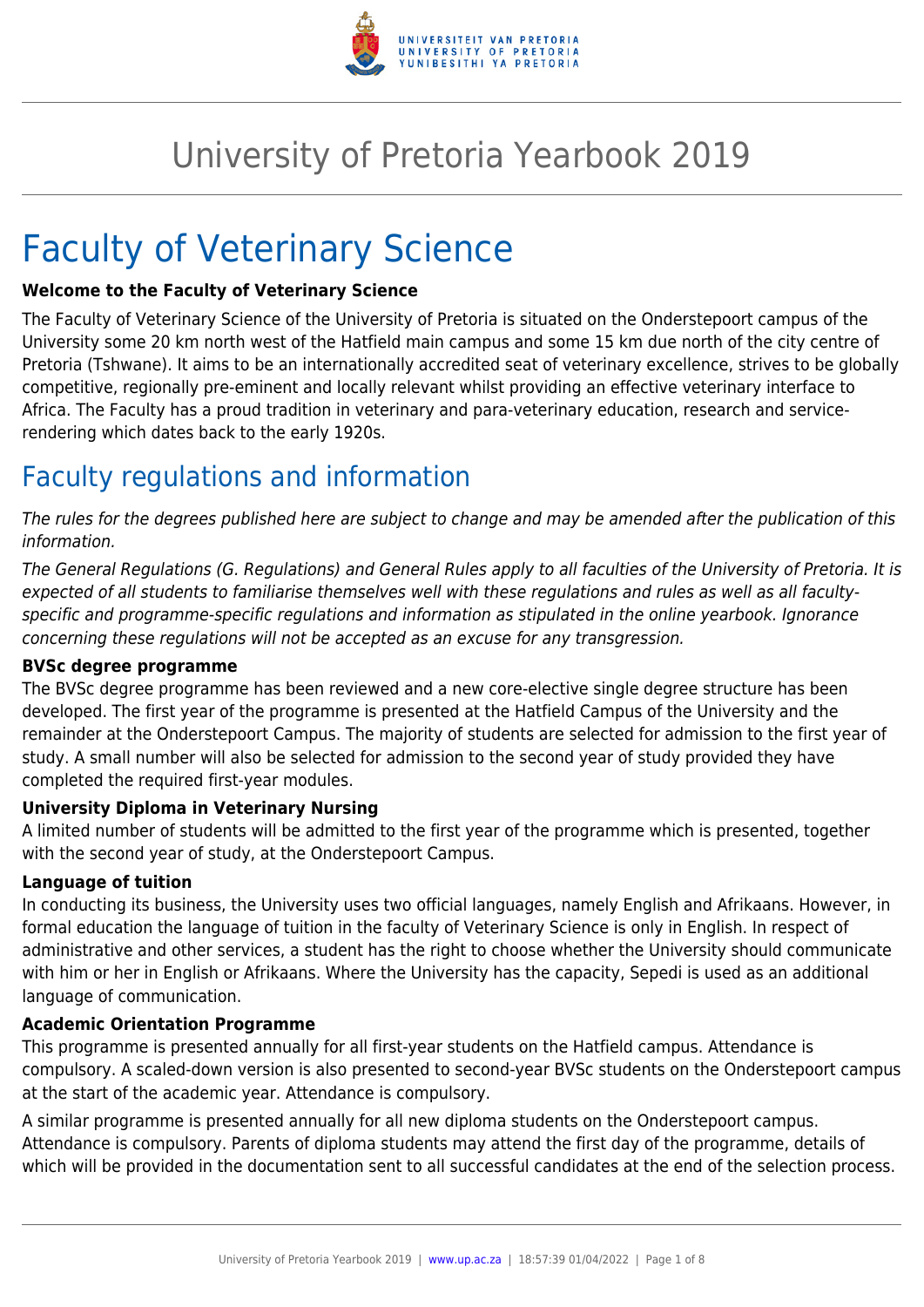

#### **Hospital Orientation Programme**

The programme is presented annually for BVSc V students. It takes place during the week before the clinic rotation programme starts in July. Attendance is compulsory.

#### **Prescribed books and instruments**

Students are requested not to purchase any books or instruments before they start with their chosen programme. Specific requirements will be provided during the academic orientation programme as well as in the relevant study guides.

#### **Dress cod**e

Special instructions regarding dress must be adhered to. Details will be furnished when students are notified that they have been selected for the programme. Provision is made during the orientation programme for the acquisition of protective clothing.

#### **Excursions**

As it is essential to gain practical experience outside the Faculty, students are reminded to make provision for an adequate amount of money to cover expenses for excursions throughout their period of study. Details are provided in the relevant study guides.

#### **Vaccinations**

It is expected of every student to complete the required vaccination protocol against rabies as arranged by Student Administration. The protocol is for the student's own account. Provision is made for the availability of documentation to facilitate claims with medical aid schemes.

#### **Leave of absence**

If it is impossible for a registered student at the University of Pretoria to continue with his/her studies/research in a specific year, but he/she intends to continue in the following year, the student must apply in writing to the Dean for leave of absence. The application must include: full names, student number, address, reasons and period for leave of absence, for example the whole year, first semester (January to June) or second semester (July to December), name of supervisor (where applicable), and the student's intentions for the period after his/her leave of absence. However, in accordance with the policy of the University of Pretoria, leave of absence is not granted for more than two years. Any outstanding fees should be paid in full upon the student's return from his/her leave of absence.

#### **Academic literacy**

It is expected of all new undergraduate students to complete the prescribed academic literacy module(s) as contained in the academic curriculum of the relevant programme.

#### **Examinations and pass requirements**

A final mark of at least 50% is required to pass a module. Students are also referred to the Faculty approved Guidelines for Examinations and related matters in the Faculty of Veterinary Science as well as individual study guides.

#### **Subminima in examinations**

Subminima required in modules or subdivisions of modules appear in the study guides issued annually for these modules.

#### **Weighting of modules**

The percentage of weighting of subsections of an examination in the calculation of the examination mark will be indicated in the individual study guides.

#### **Examinations (Reg G.12)**

The examinations for modules offered in the first semester, take place in April to June, while all other examinations (for second-semester modules and year modules) take place from August to November.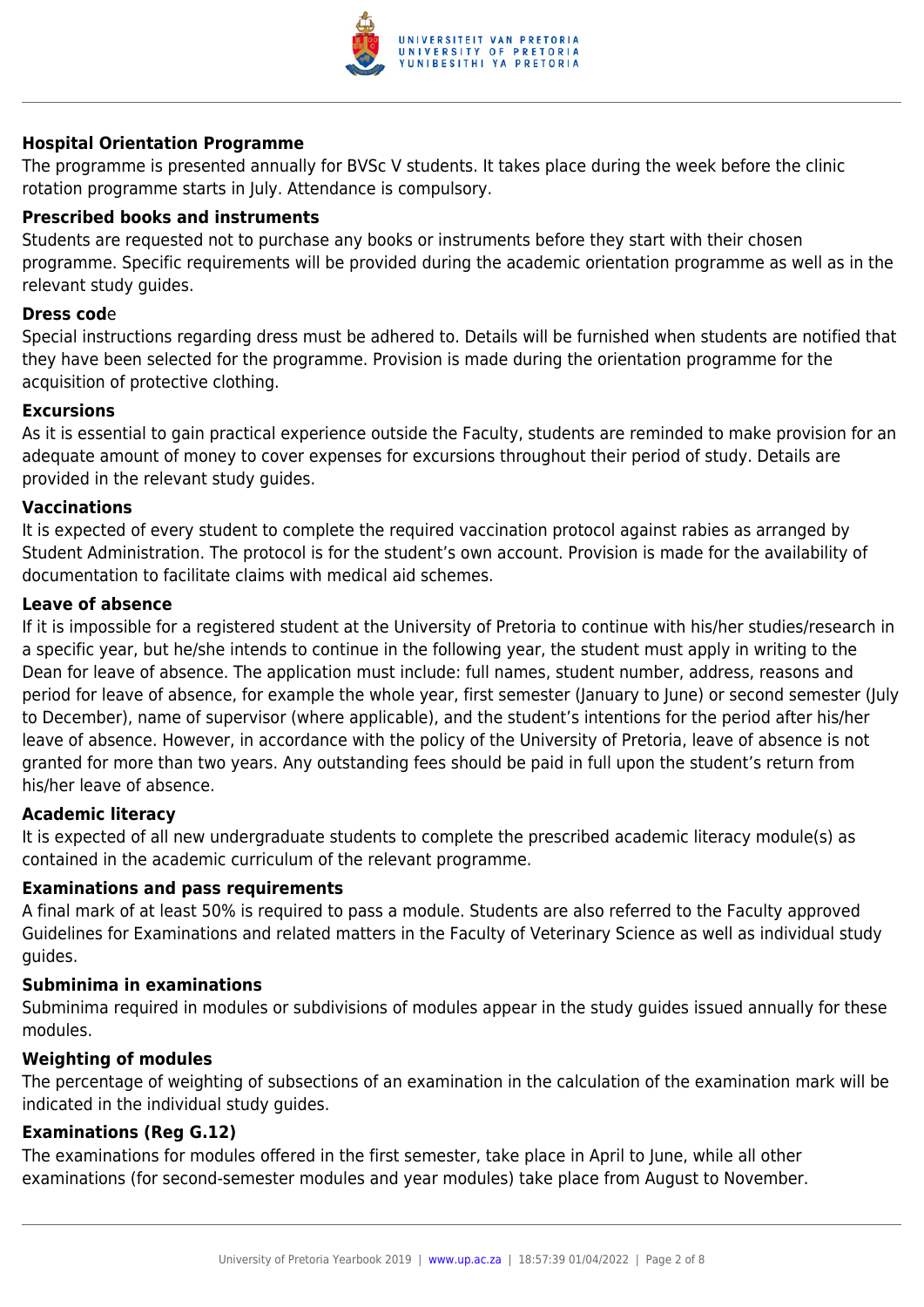

#### **Ancillary examinations (Reg G.12.3)**

After completion of an examination and before the final examination results are announced, the examiners may offer an additional evaluation opportunity on certain aspects of the work of the module as provided for in the Guidelines for Examinations and related matters in the Faculty of Veterinary Science.

#### **Special examination**

Students who have failed one or two modules and who have not been admitted to a supplementary examination, or who fail the supplementary examination(s), may be allowed to take a special examination after having worked full-time in the department/s concerned for a period determined by the head/s of department and with the Dean's approval. If they fail the latter, the Dean will determine when a further examination may be taken.

Perusal and re-marking of examination papers scripts (also consult Reg G.14)

After an examination, departments provide feedback to students concerning the framework that was used by the examiners during the examination. The manner in which feedback is given is determined by the heads of department.

Students may apply for re-marking of an examination paper after perusal of the paper and payment of the prescribed fee. This should take place within 5 working days after the announcement of the results of the primary examination and within 3 working days after the announcement of the results of the supplementary examination. The examiner will be appointed by the relevant head of the department. Re-evaluation of oral examinations is not allowed.

#### **Supplementary examinations**

A head of department may require from a student who has been admitted to a supplementary examination, to do additional prescribed work for a specified period of time before he or she may take the supplementary examination as approved by the Dean. A student will only be allowed to do supplementary examinations in two modules.

#### **Statutory requirements**

Registration requirements contained in the relevant programmes.

#### **Promotion requirements**

Promotion to a subsequent year of study in all undergraduate programmes offered by the Faculty is subject to the successful completion of all modules of the relevant year of study. Students are also referred to the curriculum and other information of each programme.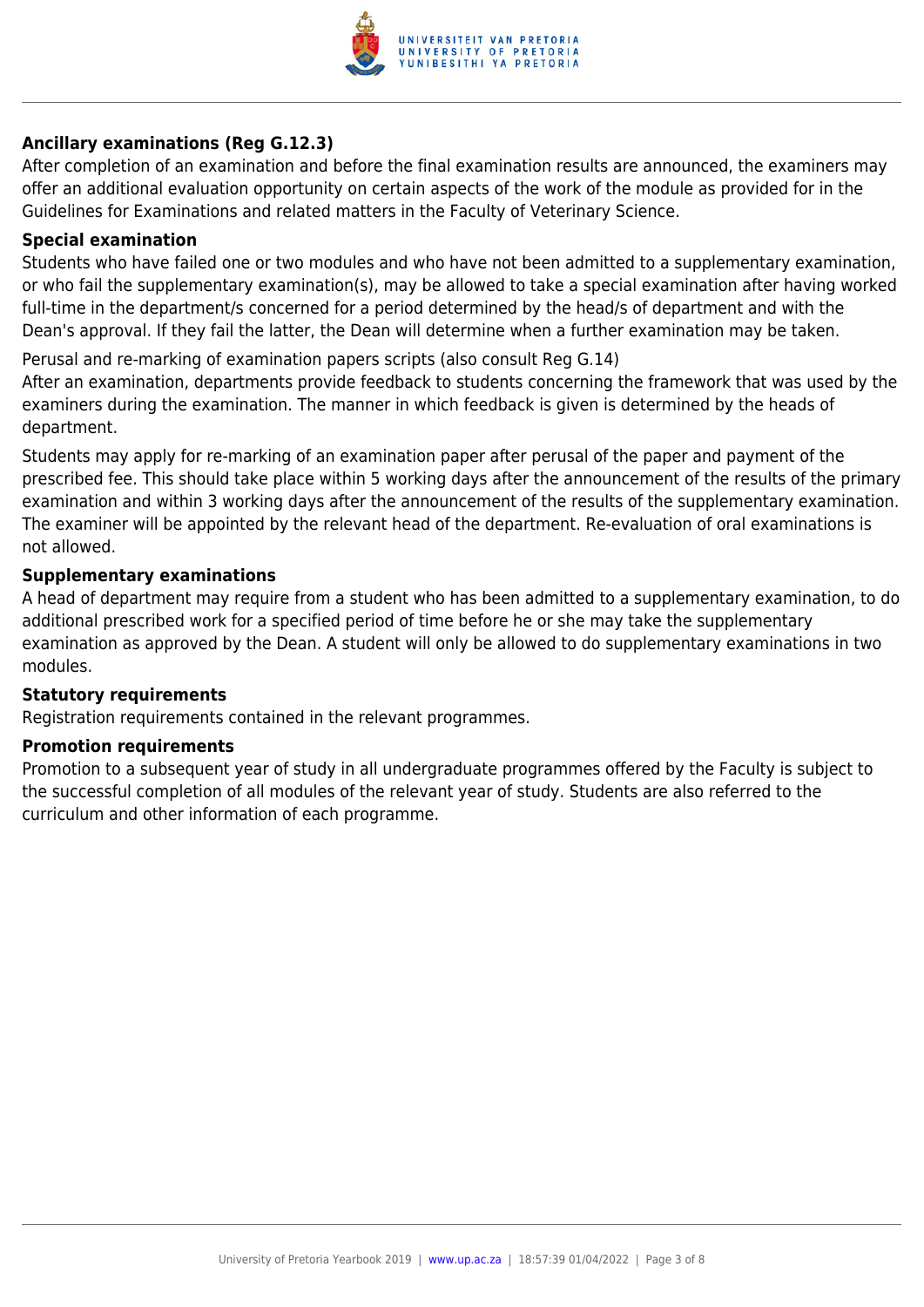

## Undergraduate Degree

## **Bachelor of Veterinary Nursing (08130006) BVSc (08130005)**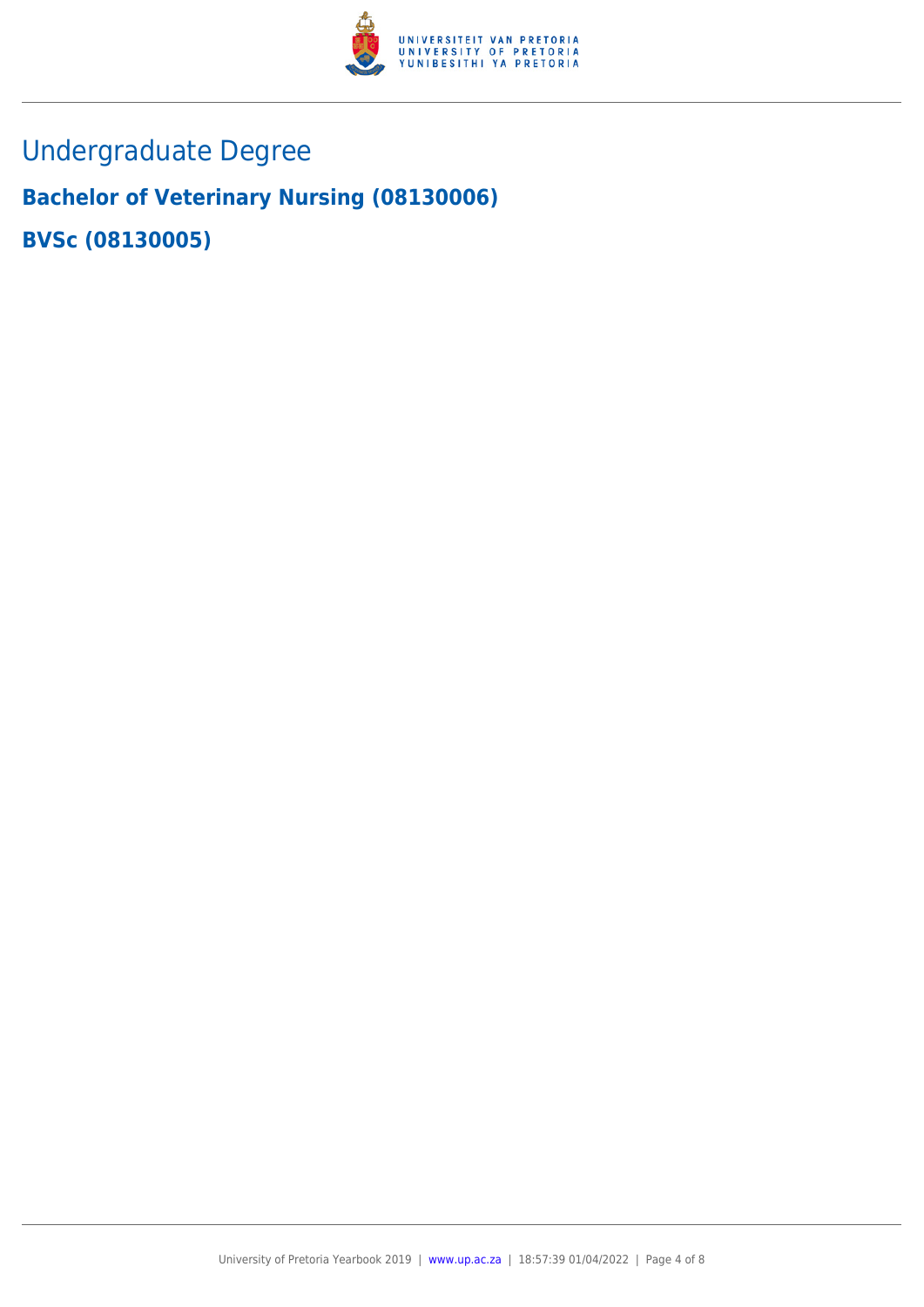

Postgrad Diploma/Certificate **PGDip Animal Welfare (08220065) PGDip Laboratory Animal Science (08220062) PGDip Production Animals (08220063) PGDip State Veterinary Medicine (08220064) PGDip Veterinary Clinical Sciences (08220061) PGDip Veterinary General (08220066)**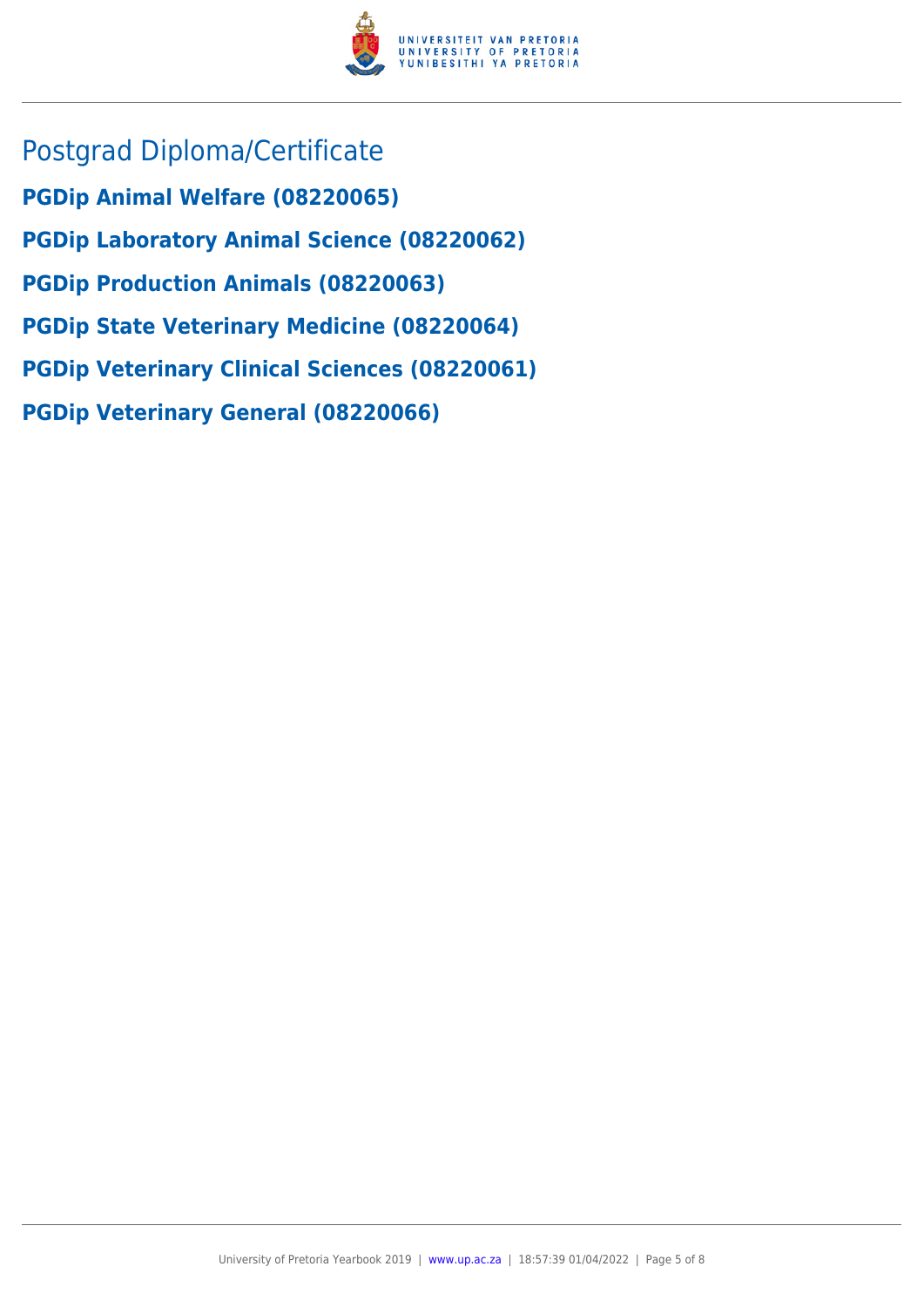

### Master's

**MMedVet Anaesthesiology (Coursework) (08250132) MMedVet Bovine Health and Production (Coursework) (08250055) MMedVet Clinical Laboratory Diagnostics (Coursework) (08250192) MMedVet Diagnostic Imaging (Coursework) (08250143) MMedVet Equine Medicine (Coursework) (08250056) MMedVet Equine Surgery (Coursework) (08251122) MMedVet Laboratory Animal Science (Coursework) (08250212) MMedVet Ophthalmology (Coursework) (08250252) MMedVet Pathology (Coursework) (08250102) MMedVet Pharmacology (Coursework) (08251132) MMedVet Pig Herd Health (Coursework) (08250183) MMedVet Poultry Diseases (Coursework) (08250172) MMedVet Reproduction (Coursework) (08250032) MMedVet Small Animal Medicine (Coursework) (08250057) MMedVet Small Animal Surgery (Coursework) (08250024) MMedVet Small Stock Herd Health (Coursework) (08250242) MMedVet Toxicology (Coursework) (08251142) MMedVet Veterinary Public Health (Coursework) (08250042) MMedVet Wildlife Diseases (Coursework) (08250222) MSc Ruminant Health (Coursework) (08251024) MSc Tropical Animal Health (Coursework) (08251020) MSc Veterinary Epidemiology (Coursework) (08251022) MSc Veterinary Industrial Pharmacology (Coursework) (08251018)**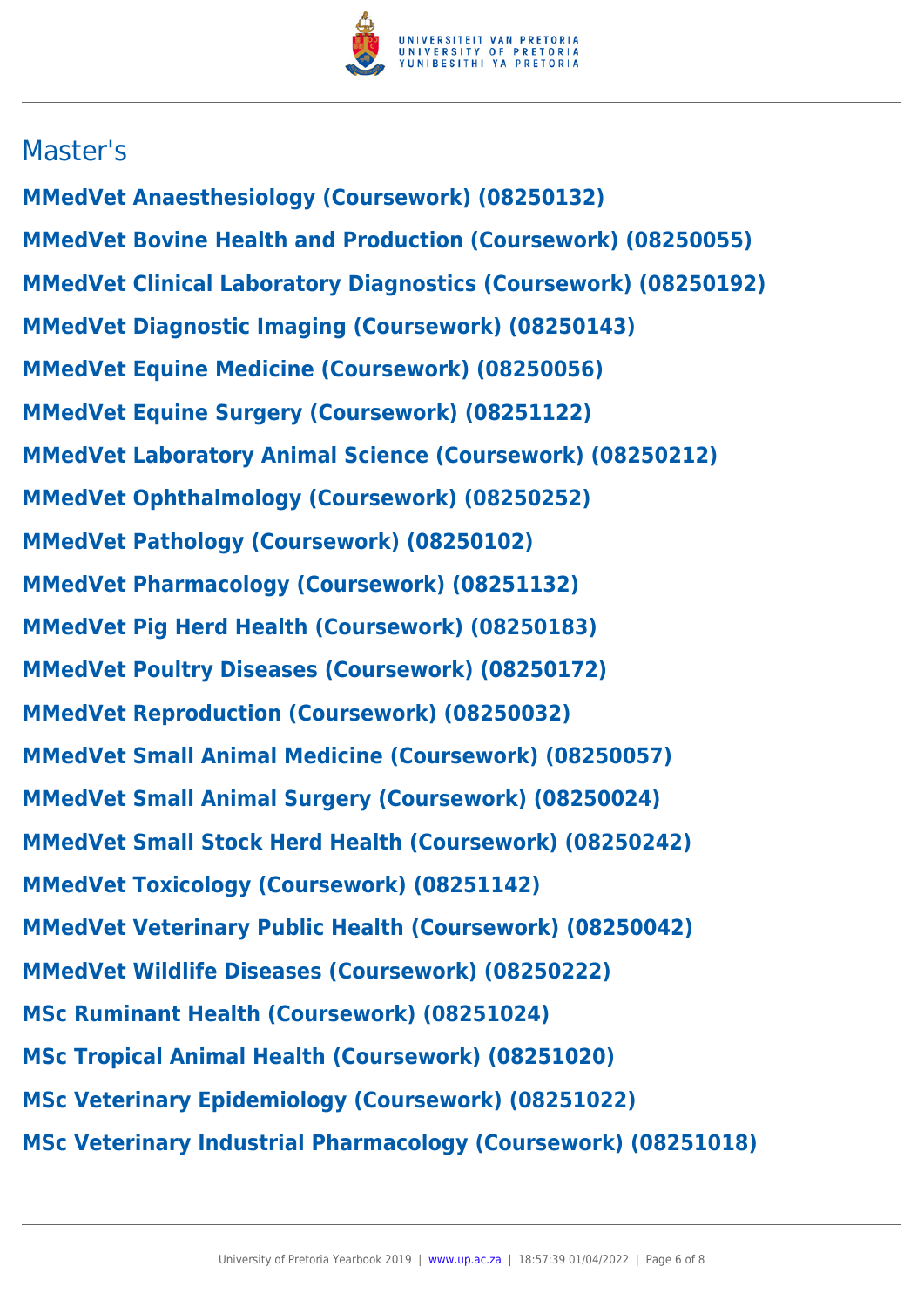

**MSc Veterinary Public Health (Coursework) (08251025) MSc Veterinary Reproduction (Coursework) (08251023) MSc Veterinary Science Anatomy and Physiology (08251014) MSc Veterinary Science Companion Animal Clinical Studies (08251015) MSc Veterinary Science Paraclinical Sciences (08251016) MSc Veterinary Science Production Animal Studies (08251017) MSc Veterinary Science Tropical Diseases (08250902) MSc Wildlife Health, Ecology and Management (Coursework) (08251019)**